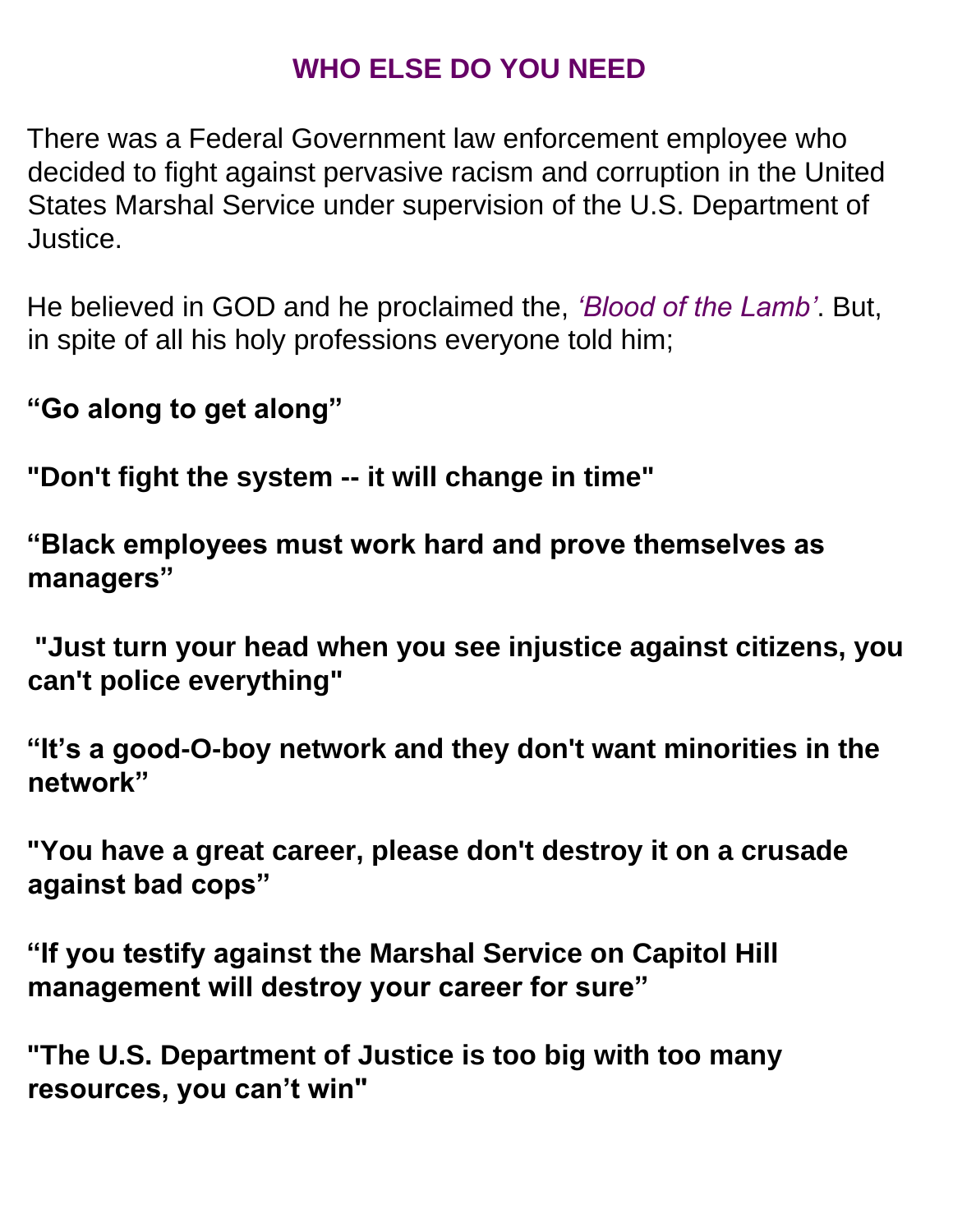**"400 years of oppression in America is not going to change overnight with your complaints"**

**"Being called a 'Coon or Nigger' by white employees is not all that "Just continue to arrest those who we direct you to arrest even if they are all Black"**

**"I love you brother but if you go forward with your EEO Complaints then, I can't be associated with you"**

**"I have my family that I must feed and the Justice Department will is too big and will destroy you with its mighty power"**

**"Take their settlement offer even if they don't admit to racial discrimination and take care of yourself because the Black Marshals that you are standing in the gap for are afraid and just care about themselves"**

**"The Marshal Service will set you up and get you arrested or even killed in the line of duty"**

**"Pray to your GOD in your church sanctuary and let GOD handle it there but over hear, the U.S. Department of Justice is like the Roman Empire, they will crucify you and mock your GOD.** 

**Please Fogg, we love you man, don't go alone and don't let this happen to you.** 

But, that same U.S. Marshal repeated, "The same GOD who called me, will deliver me in my hour of need".

And then late one night years later as this ominous battle for justice continued, that same U.S. Marshal sat in the rain watching over his property in Washington, DC after a court ordered eviction that was executed by his own U.S. Marshal colleagues.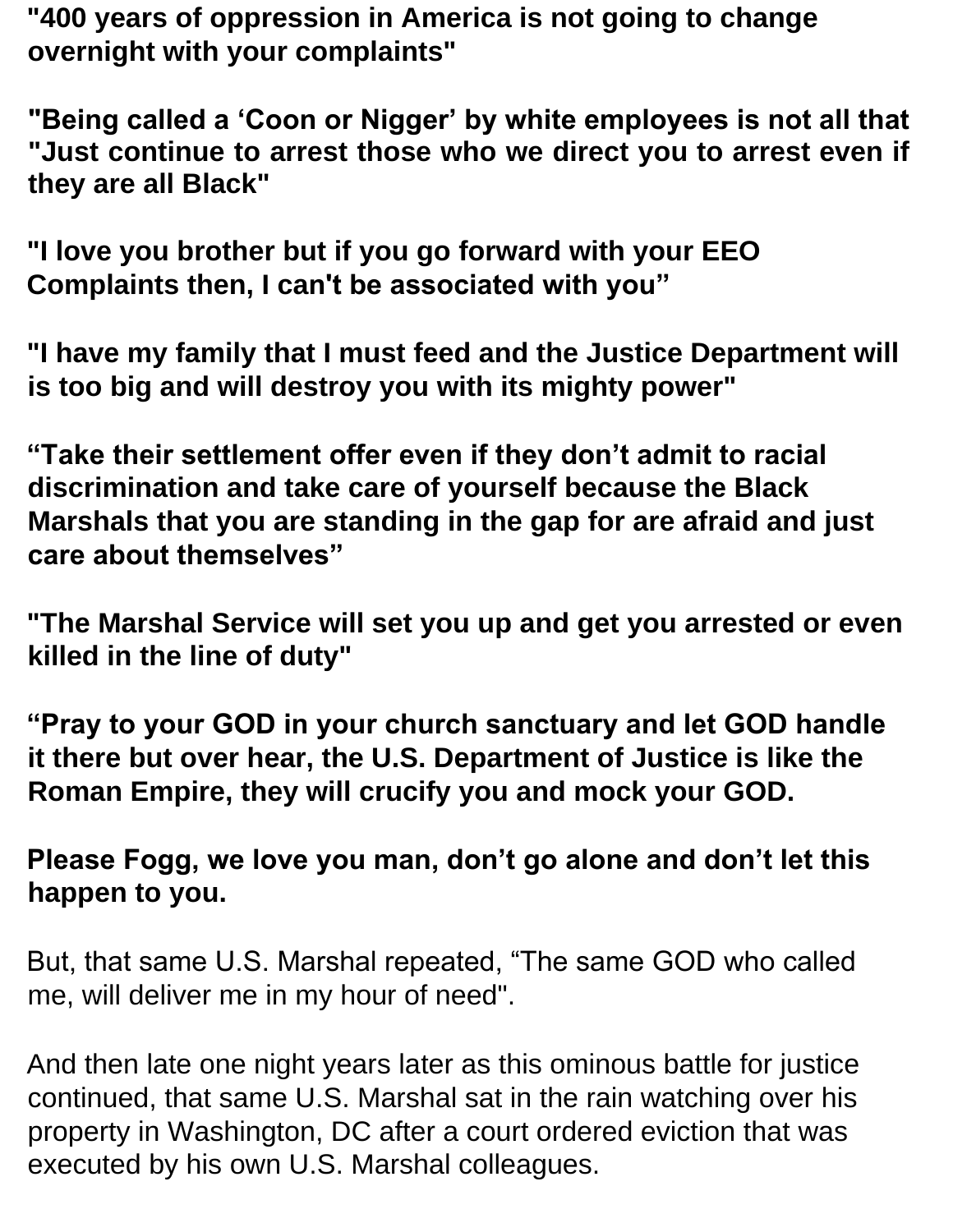As he sat there while tears eased slowly down his face blending in with the rain, he wondered how long would this battle go continue.

He then looked up into a dark cloudy sky and said; "LORD my money

I have not told my family what I am going through and my fiancée walked away in fear. She said, I should accept whatever money the mighty Justice Department is offering because I cannot win this battle.

Now I here the roaring thunder of a mighty enemy charging towards me like Pharaoh's army in the night and my back is against a sea of despair. It's just you and me now GOD, I'm alone with just you.

But that same U.S. Marshal continued to believe he was standing on *Holy Ground*, never giving up. And then, years later on April 28th 1998, and thirteen years from the date of his first discrimination compliant, that same US Marshal sat in a U.S. District Courtroom in the Nations' Capital and waited for a Federal Jury to announce his fate.

The jury said, we find in the Civil Action of Matthew Fogg Versus the mighty U.S. Department of Justice that, you have grossly violated his Civil Rights in 13 out of 14 of his federal claims.

We order the U.S. Department of Justice to restore him with a promotion to GS 15, 'Chief Deputy U.S. Marshal', and we order you to pay him Four Million dollars for pain & suffering, and pay all of his attorney fees.

Furthermore, the jury said, because of all the evidence that Matthew Fogg has presented here, we Find that the U.S. Marshal Service all across the United States of America is a 'Racial Hostile Environment' for all of it's African American Deputy United States Marshals.